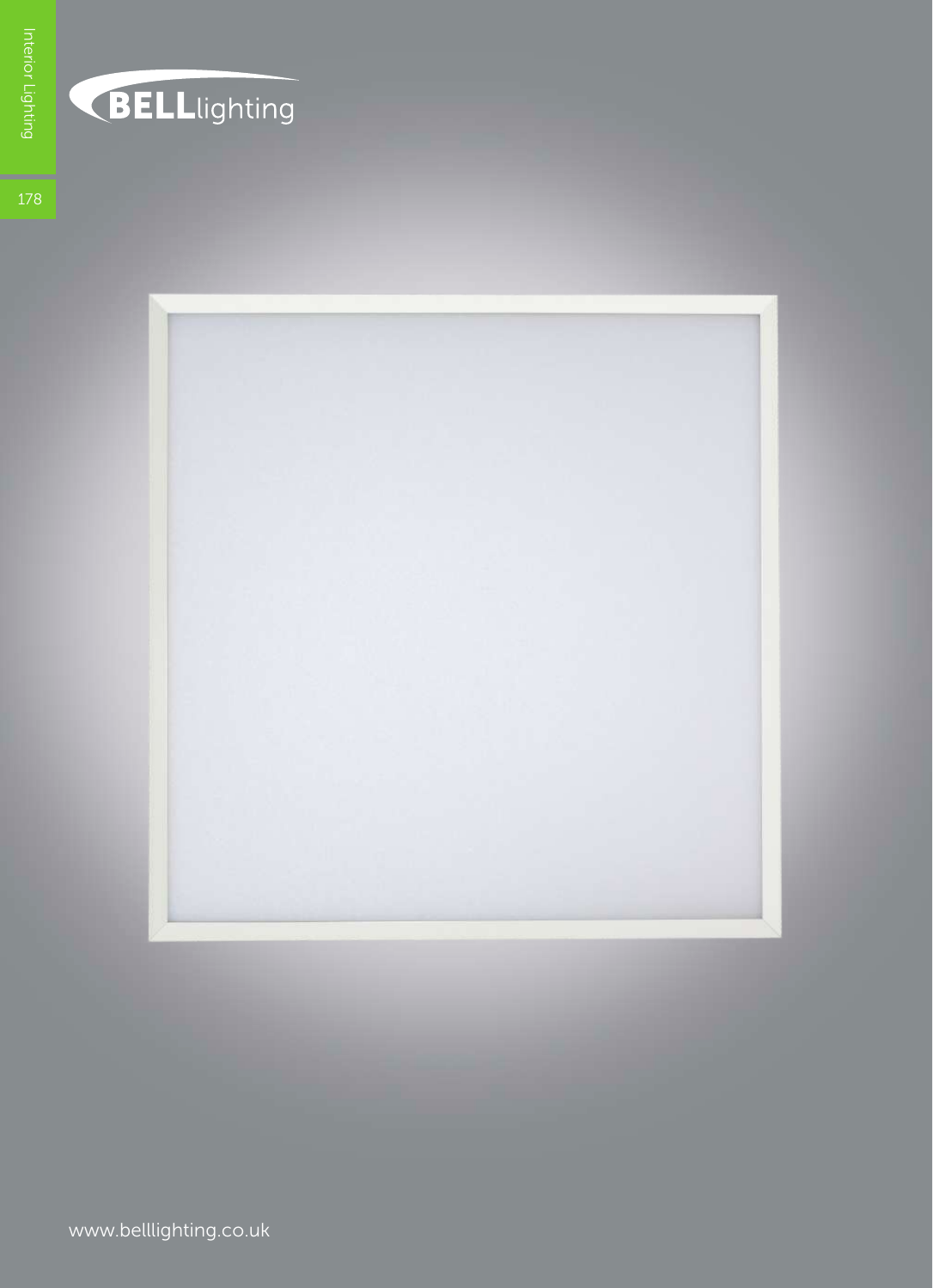



## Backlit High Output UGR<19 LED Panel

The Arial Plus is our leading panel when it comes to performance. With a high lumen output of over 120 lumens per watt, this panel is ideal for areas that require high lux levels. The Arial Plus can be installed in areas where TPa rated lighting products are essential, such as emergency exit routes including stairways and corridors.

- High efficiency
- TPa
- Uniform light distribution
- Professional LED Panel
- 0-10V Dimming or DALI Dimming options available
- White finish
- Anti-twist frame
- Emergency panels with 5 year battery guarantee available
- CCT option available on request



LMR80: Maximum 20% of lumen depreciation over rated hours. B10: Maximum 10% of fittings failure rate over rated hours



UGR (Unified Glare Rating) is a method of calculating glare from light sources.

The UGR rating helps to determine how likely a light source is to cause discomfort to those around it. This classification ranges from 5 to 40, with low numbers indicating low glare.

Glare can be a common problem in workplaces. Inappropriate lighting or excessive brightness can be bounced off reflective surfaces, such as computer screens, whiteboards etc. This can cause disruption for the occupants of offices.



technical@belllighting.co.uk sales@belllighting.co.uk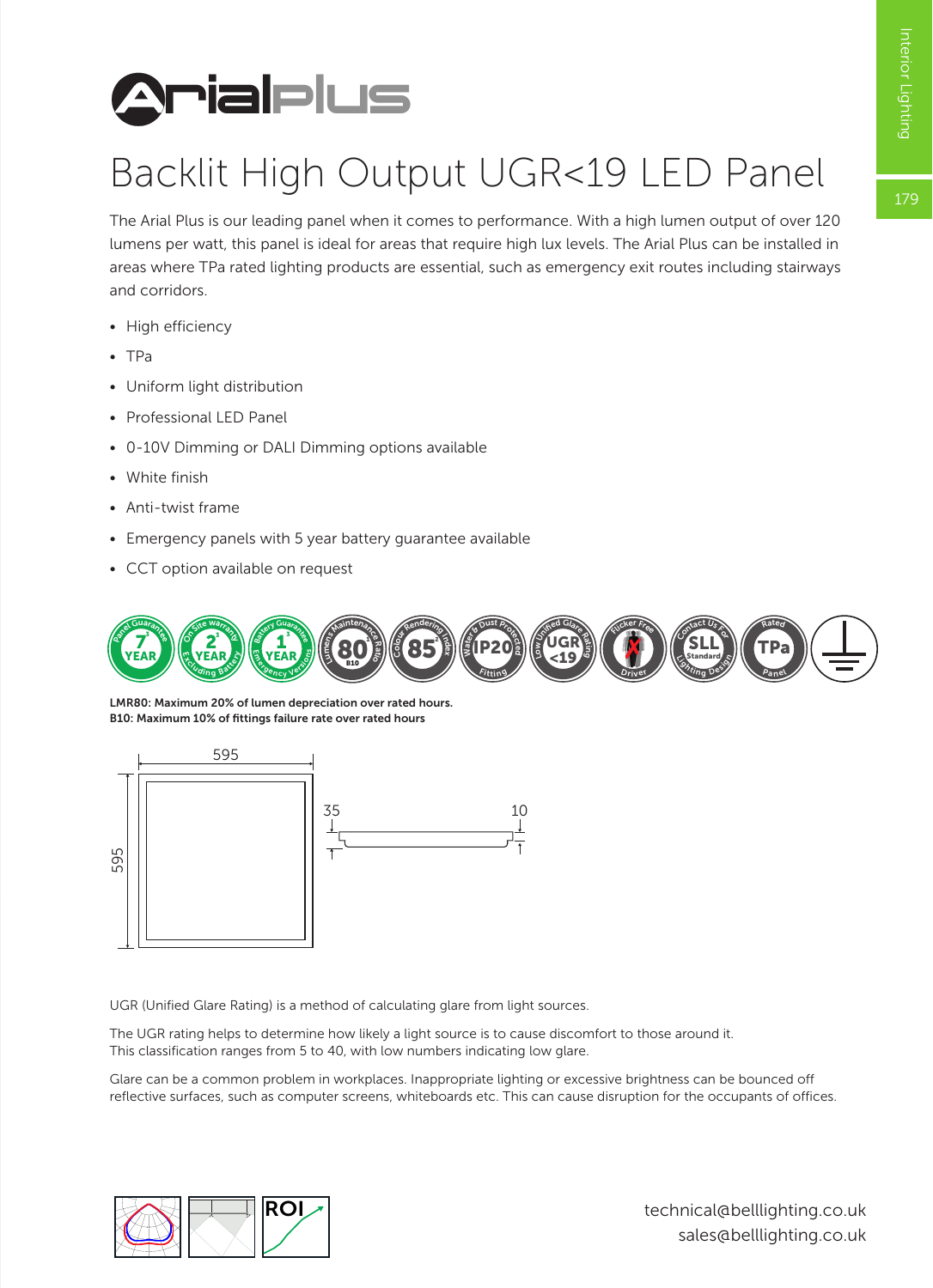

## Backlit High Output UGR<19 LED Panel

| <b>Technical Specification</b>  |                                                              |
|---------------------------------|--------------------------------------------------------------|
| Construction                    | Steel + Polycarbonate                                        |
| Driver                          | <b>BELL</b>                                                  |
| LED Chip                        | Philips                                                      |
| IP Rating                       | <b>IP20</b>                                                  |
| Operating Temp                  | $0^{\circ}$ C to +35 $^{\circ}$ C                            |
| Input Voltage                   | $220 - 240V$                                                 |
| Power Factor                    | > 0.9                                                        |
| <b>CRI</b>                      | 85 - Exceeds EU standard of Ra 80 for Colour Rendering Index |
| <b>LMR</b>                      | 80 - Exceeds EU standard of 70 for Lumens Maintenance Ratio  |
| L1A / L1B / L2A / L2B Compliant | Yes                                                          |
| <b>Emergency Battery Type</b>   | NiCd 1 Year Emergency / LiFePO4 5 Year Emergency             |

| Code  | W  | Description                                                                       | Lm/W | Lm   | Temp      | Finish | <b>Hours</b> |
|-------|----|-----------------------------------------------------------------------------------|------|------|-----------|--------|--------------|
| 10140 | 36 | Arial Backlit High Output UGR <19 LED Panel<br>600x600mm, 4000K, White            | 120  | 4320 | 4000K     | White  | 50000        |
| 10142 | 36 | Arial Backlit High Output UGR <19 LED Panel<br>600x600mm, 4000K, Emergency, White | 120  | 4320 | 4000K     | White  | 50000        |
| 10144 | 36 | Arial Backlit High Output UGR <19 LED Panel<br>600x600mm, 4000K, White, 0-10V Dim | 120  | 4320 | 4000K     | White  | 50000        |
| 10143 | 36 | Arial Backlit High Output UGR <19 LED Panel<br>600x600mm, 4000K, White, Dali Dim  | 120  | 4320 | 4000K     | White  | 50000        |
| 10160 | 36 | Arial Backlit High Output UGR <19 LED Panel<br>600x600mm, CCT, White              | 120  | 4320 | 3/4/6000K | White  | 50000        |
| 10162 | 36 | Arial Backlit High Output UGR <19 LED Panel<br>600x600mm, Emergency, CCT, White   | 120  | 4320 | 3/4/6000K | White  | 50000        |
| 10164 | 36 | Arial Backlit High Output UGR <19 LED Panel<br>600x600mm, 0-10V Dim, CCT, White   | 120  | 4320 | 3/4/6000K | White  | 50000        |
| 10163 | 36 | Arial Backlit High Output UGR <19 LED Panel<br>600x600mm, Dali Dim, CCT, White    | 120  | 4320 | 3/4/6000K | White  | 50000        |
| 10168 | 25 | Arial Backlit High Output UGR <19 LED Panel<br>600x600mm, 4000K, White            | 130  | 3250 | 4000K     | White  | 50000        |
| 10170 | 25 | Arial Backlit High Output UGR <19 LED Panel<br>600x600mm, 4000K, Emergency, White | 130  | 3250 | 4000K     | White  | 50000        |

<sup>1</sup> Exceeds EU standard of 70 for Lumens Maintenance Ratio<br><sup>2</sup> Exceeds EU standard of RA 80 for Colour Rendering Index

 $3$  Subject to terms & conditions (Contact Customer Service)